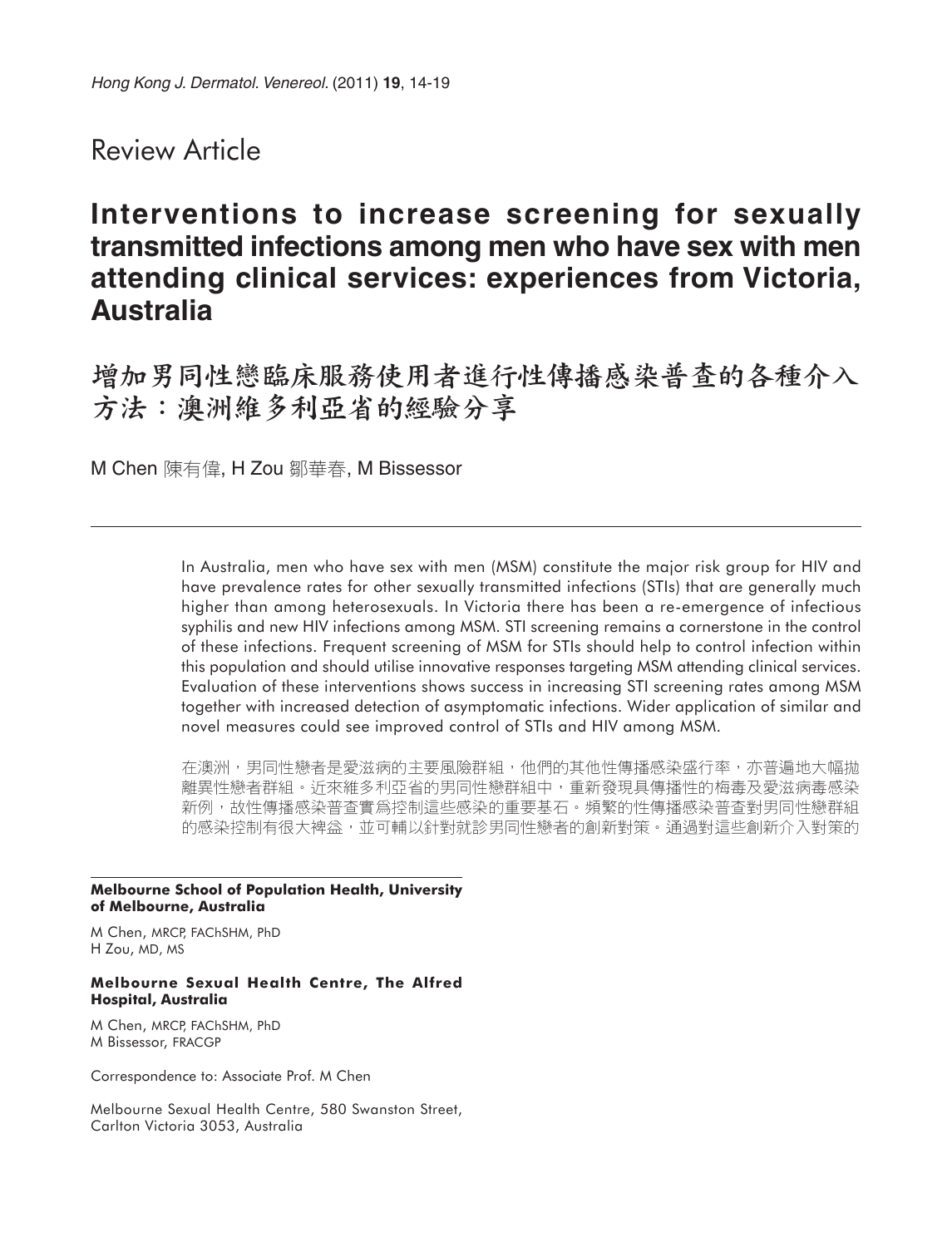考核,顯示出男同性戀者間的性傳播感染普查率及無症狀帶菌者的發現均有增加,故更廣泛地 應用這些新措施,可預見男同性戀者間的性感染傳播及愛滋病控制將得以進一步改善。

**Keywords:** Men who have sex with men, screening, sexually transmitted infections

關鍵詞:男同性戀者,普查,性傳播感染

## **Introduction**

In Australia, as in a number of other countries, men who have sex with men (MSM) constitute a major risk group for HIV infection. The prevalence of bacterial sexually transmitted infections (STIs) such as gonorrhoea and syphilis is also relatively high among MSM compared with heterosexuals living in Australian cities. This article discusses STIs among MSM in Australia with particular reference to MSM in Victoria and presents data to support the frequent screening of MSM for STIs as a key strategy in the detection and control of these largely asymptomatic infections.

The control of bacterial STIs among MSM is important not only because of the stigma and morbidity that arises from these infections but also because they enhance the transmission of HIV. Rectal gonorrhoea and chlamydia for example have been shown to increase the risk of HIV transmission.<sup>1</sup>

### **STIs rates among Australian MSM**

In Victoria, since 2000, there has been an exponential increase in notifications for infectious syphilis from 125 cases in 2005 to 391 cases in 2009. Most of these infections have occurred among MSM, with over-representation among HIV positive MSM.2 Over the same period, notifications for HIV among MSM also increased: from 230 in 2005 to 262 in 2009, while notifications among heterosexuals remained relatively stable.<sup>3</sup>

Recent studies point to the disparity in prevalence rates for selected STIs among Victorian MSM compared with prevalence rates among heterosexuals. In a study of MSM attending the Melbourne Sexual Health Centre (MSHC), the prevalence of pharyngeal and rectal gonorrhoea by nucleic acid amplification testing was: 3.9% and 4.6% respectively.4 The prevalence of infectious syphilis among HIV negative and HIV positive MSM attending the same centre was 3.6% and 8.1% respectively.5,6 In a study of MSM in Victoria, the estimated prevalence of HIV among MSM was 10%.7

Possible factors behind these high rates of STIs among MSM include high numbers of sexual partners, increased unprotected anal sex, sex with casual partners and so called "serosorting".8 Australian data indicate that HIV positive MSM are more likely to have unprotected sex with other HIV positive men<sup>9</sup> and this may be driving the over-representation of certain infections such as syphilis among HIV positive MSM.

Further to this, data indicate that HIV negative men are more likely to engage in unprotected sex with men they believe to be HIV negative.<sup>9</sup> However, this will lead to HIV transmission if men are HIV infected but are unaware of their status because they have not been tested. It has been estimated that about 20% of HIV infected MSM in Australia are unaware of their HIV status.7 Mathematical modeling suggests that serosorting in the context of insufficient HIV testing and a high level of unknown HIV infection can be expected to lead to increased HIV transmission.<sup>8</sup> Concern has also arisen that HIV transmission is occurring because of poor communication between HIV positive men and HIV negative men with regards to condom use.<sup>10</sup>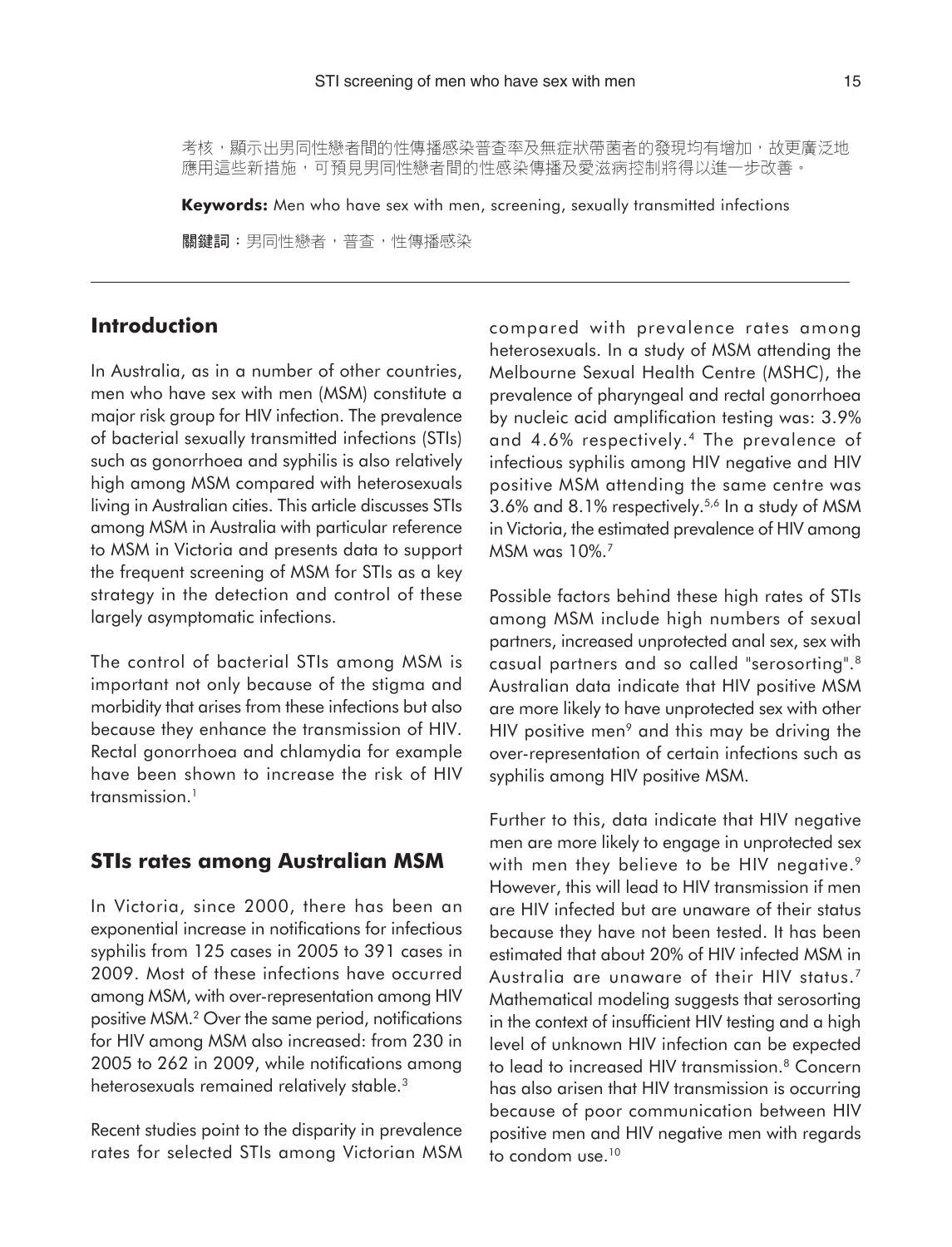#### **STI screening of MSM**

In Australia, the STIGMA guidelines<sup>11</sup> recommend that all MSM be screened at least once a year for pharyngeal and rectal gonorrhoea, urethral (by first void urine) and rectal chlamydia, syphilis and HIV, with more frequent screening (3-6 monthly) for higher risk men. These recommendations are similar to those of the US CDC.<sup>12</sup> There has, however, been relatively low adherence to these guidelines in Australia.13 Low testing rates for STIs in MSM have also been reported in the US.<sup>14</sup>

An audit of MSM attending MSHC with primary or secondary syphilis suggested that syphilis was often misdiagnosed by referring general practitioners, resulting in delays in treatment.15 This is understandable given the relative rarity of syphilis in primary care but is concerning given the potential for ongoing transmission, and points to the need for regular syphilis screening of MSM. Mathematical models suggest that more frequent syphilis screening, particularly when focused at the most sexually active MSM would reduce syphilis prevalence among MSM in Australia.16 This has been adopted as the core principle underlying the Australian National Gay Men's Syphilis Strategy.16

Mathematical models also suggest that more frequent HIV testing of Australian MSM would reduce HIV prevalence in this population given individuals made aware of their infection would be expected to reduce the risk of ongoing transmission.17 In addition to the potential population benefit, more frequent HIV testing would result in earlier HIV diagnosis and the improved long term prognosis this would confer.<sup>18</sup> In Victoria, while the average CD4 at diagnosis has been 423, which is high by international standards, 23% of HIV diagnoses are still late, that is, where the CD4 count is less than 200 or where the individual presents with AIDS. A study of HIV testing of MSM by clinicians at MSHC showed substantial differences in HIV testing rates when individual clinicians were compared, with lower testing rates among doctors (73%) than nurses (89%) indicating that optimal HIV testing requires clinician awareness of the need for testing of high risk individuals.19 Opt-in HIV testing as opposed to opt-out testing has been suggested as a means of increasing HIV testing rates in selected populations.<sup>20</sup>

#### **Interventions to increase STI screening of MSM**

The Second Australian National STI Strategy identifies gay men and other MSM as a priority population for STI screening. A number of Australian services have reported specific strategies aimed at improving STI screening rates among MSM.

In Australia, as elsewhere, guidelines recommend that chlamydia tests are repeated after treatment for chlamydia because of the high rate of chlamydia re-infection after treatment.11,12 In a study of chlamydia retesting following chlamydia treatment conducted through a network of sexual health services across Australia, retesting rates among MSM within 3 months of treatment for chlamydia was low (7%) while the rate of infection among those retested was high (44%). This compared to retesting and rates of repeat infection of 16% and 18% among young women respectively.21

Reminders using newer technologies for communication could be a simple and acceptable means of improving retesting rates. In a study of MSM attending a sexual health service in Sydney, MSM were more likely to be retested for HIV and other STIs when sent an SMS reminder for repeat testing.<sup>22</sup>

At MSHC, a computer alert that reminded clinicians to screen higher risk MSM for syphilis more frequently each time MSM reported more than 10 male partners in the prior year resulted in a significant increase in the proportion of such men tested for syphilis: from 77% to 88%. The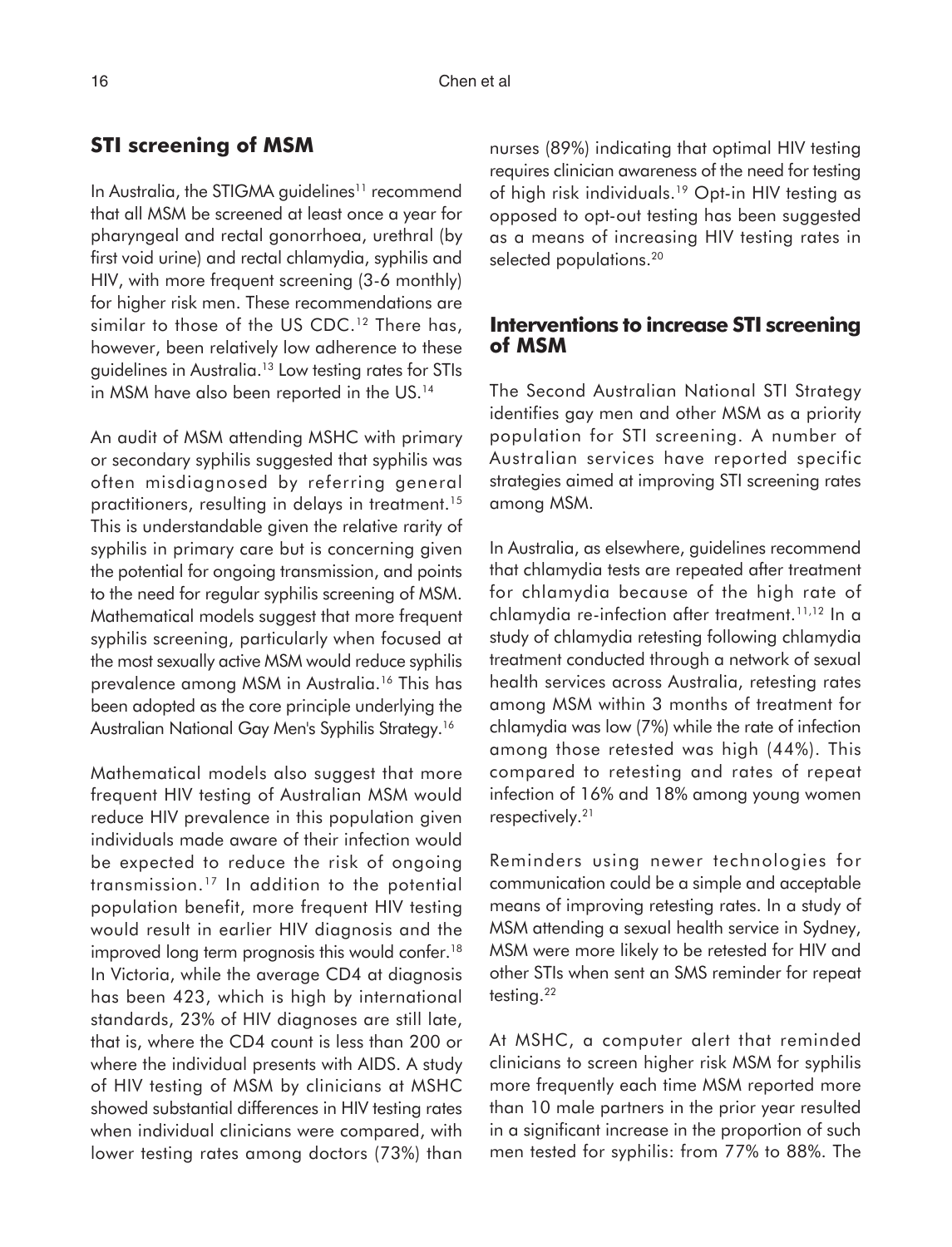introduction of this alert was also associated in an increase in detection of asymptomatic, early syphilis among MSM reporting more than 10 partners in the prior year: from 16% (5/31) before the alert to 53% (31/58).<sup>5</sup>

Strategies aimed at increasing rates of STI screening of HIV positive MSM in Melbourne appear to have been effective. At MSHC, the routine inclusion of syphilis serology every time blood tests were taken as part of monitoring for HIV resulted in an increase in the proportion of early syphilis cases that were asymptomatic among HIV positive MSM: from 21% before the intervention to 85% after. The intervention was also associated with a significant reduction in the estimated duration of infection – from 107 to 45 days − and therefore a likely reduction in the duration of infectiousness.<sup>6</sup> The Australian National Gay Men's Syphilis Action Plan recommends the inclusion of syphilis serology every time MSM are tested for HIV and to include syphilis screening in the routine bloods that are done as part of HIV monitoring.11 At MSHC, a proforma that acted as an alert and which provided a dedicated section where standardized notes regarding STI screening were kept was inserted into the medical records of all newly diagnosed HIV positive patients and at each consultation where STI screening was due. Use of this proforma was associated with 41% of HIV positive MSM being screened for STIs during the audit period.23

The use of nurse led STI screening could be effective in enhancing STI screening rates within clinics that see MSM. The introduction of a sexual health nurse into a Melbourne general practice with a high number of MSM and HIV positive clients was followed by an increase in STI screening of MSM. The proportion of HIV negative men who were tested for chlamydia, gonorrhoea, syphilis and HIV increased from 41% to 52% while the proportion of HIV positive men tested for chlamydia, gonorrhoea and syphilis increased from 32% to 56%.24

Given the growing number of MSM who seek sexual partners over the internet, $25$  interventions aimed at improving STI testing of MSM utilizing the internet appear to be warranted. The Check Your Risk service<sup>26</sup> is an online risk assessment tool that was established to provide recommendations on STI screening to internet users tailored to the sexual history they provide online. An evaluation of this service showed that 18% of users where MSM, with the median number of male partners reported in the prior 12 months being 6, a number similar to that reported by MSM attending MSHC.<sup>27</sup> This suggested that users of Check Your Risk were on the whole similar in their risk profile to MSM attending a sexual health service.

Recent data suggests that partner notification following the diagnosis of an STI in Australia is incomplete and that more support and resources could help to increase the number of sexual partners notified.28 In a survey of Australians recently diagnosed with chlamydia, MSM had on average only contacted 15% of the male partners they had had sex with in the preceding 6 months, which was lower than for heterosexual men and women. Let Them Know<sup>29</sup> is a website designed to support individuals diagnosed with an STI and allows users to send either named or anonymous text and email messages to partners, informing them of the need to seek STI testing and treatment. Evaluation of the website showed frequent and increasing use of the website to send SMS messages in particular with uptake across several Australia jurisdictions.<sup>30</sup> A website offering similar messaging that specifically targets Australian MSM has also been available.<sup>31</sup>

### **Conclusions**

More frequent screening of Australian MSM for STIs would help to limit these infections within this high risk population. In this article we have reviewed some of the interventions aimed at increasing STI screening rates among MSM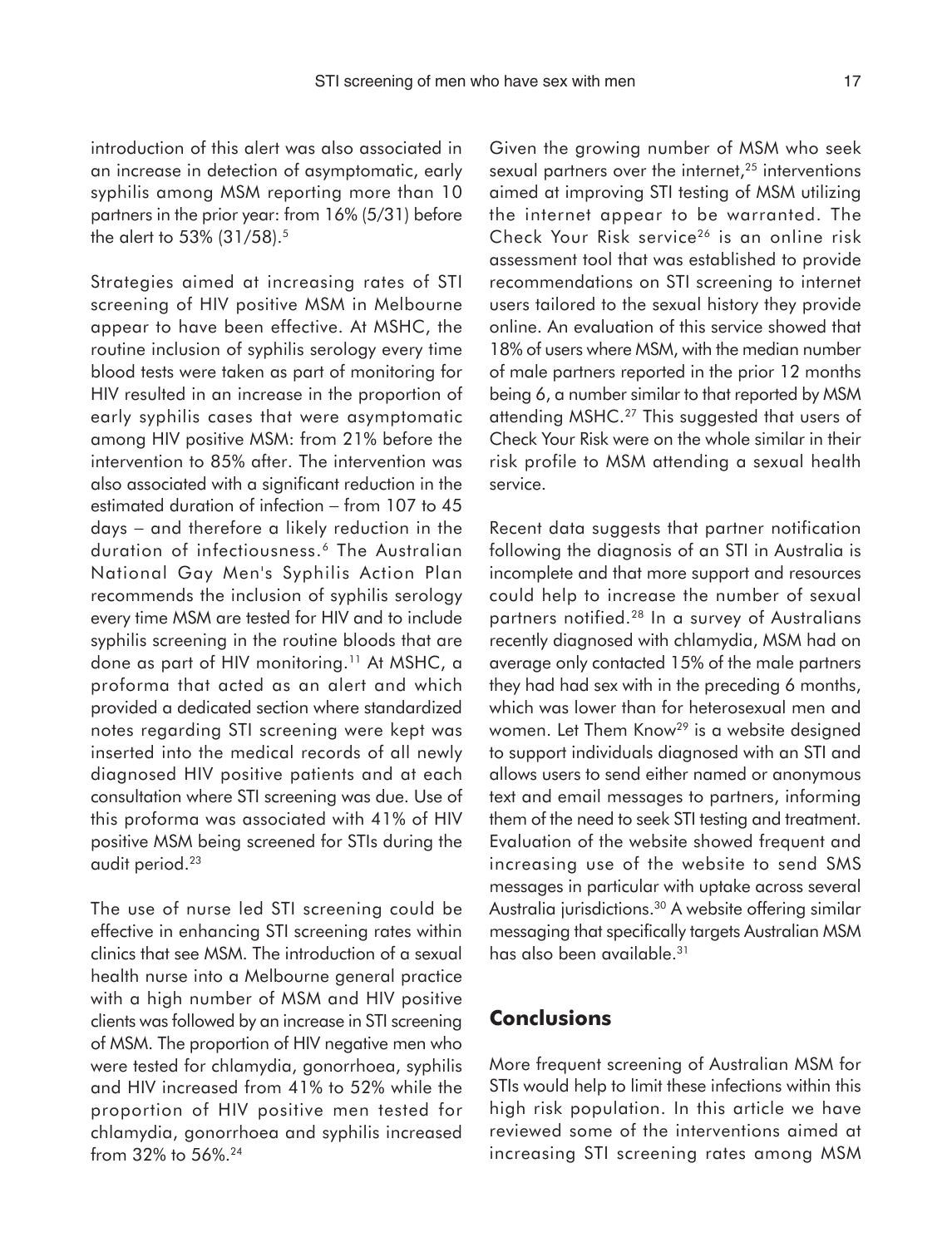attending clinical services, with some initiatives associated with increases in STI screening rates and in some cases increased detection of asymptomatic infections. Wider use of similar interventions could see improved STI screening of MSM across Australia. Such interventions require innovation and evaluation together with adequate funding and support.

#### **References**

- 1. Bernstein KT, Marcus JL, Nieri G, Philip SS, Klausner JD. Rectal gonorrhea and chlamydia reinfection is associated with increased risk of HIV seroconversion. J Acquir Immune Defic Syndr 2010;53:537-43.
- 2. Higgins N. Sexually Transmissible Infections: Chlamydia, gonorrhoea & infectious syphilis. Victorian Infectious Diseases Bulletin 2007;10:16-22.
- 3. National Centre in HIV Epidemiology and Clinical Research. Annual Surveillance Report 2009. Available at: www.nchecr.unsw.edu.au/NCHECRweb.nsf/page/ Annual+Surveillance+Reports [Accessed October 2010].
- 4. Bissessor M, Tabrizi SN, Fairley CK, Whitton B, Bird S, Danielewski J, et al. Poor sensitivity of culture for detection of *Neisseria gonorrhoeae* in pharynx and rectum. Australasian Sexual Health Conference, Sydney, 18-20 October 2010.
- 5. Bissessor M, Fairley CK, Chen MY. Use of a computer alert and increased testing of high risk men who have sex with men for syphilis within a sexual health service. Australasian Sexual Health Conference, Sydney, 18-20 October 2010.
- 6. Bissessor M, Fairley CK, Leslie D, Howley K, Chen MY. Frequent screening for syphilis as part of HIV monitoring increases the detection of early asymptomatic syphilis among HIV-positive homosexual men. J Acquir Immune Defic Syndr 2010;55:211-6.
- 7. Pedrana A, Hellard M, Wilson K, Guy R, Prestage G, Best S, et al. Estimating HIV prevalence and unrecognised HIV infection among men who have sex with men in Victoria. Australasian Society for HIV Medicine Conference, Brisbane, 15-17 September, 2009.
- 8. Wilson DP, Regan DG, Heymer KJ, Jin F, Prestage GP, Grulich AE. Serosorting may increase the risk of HIV acquisition among men who have sex with men. Sex Transm Dis 2010;37:13-7.
- 9. Frankland A, Zablotska I, Prestage G, Spence G. Gay Community Periodic Survey. National Centre in HIV Social Research, Adelaide, 2008.
- 10. Grierson J, Power J, Pitts M, Croy S, Clement T, Thorpe R, McDonald K, et al. HIV Futures 6: Making Positive Lives Count. 2009. Australian Research Centre in Sex,

Health and Society: Melbourne. Available at: www. latrobe.edu.au/hiv-futures/HIVFutures6\_Preliminary.pdf [Accessed October 2009].

- 11. STIs in Gay Men Action Group. Sexually transmitted infection testing guidelines for men who have sex with men. Available at: www.stigma.net.au [Accessed September 2010].
- 12. Centers for Disease Control and Prevention. Sexually transmitted diseases. Atlanta, GA: U.S. Department of Health and Human Service, April 2009. Available at: www.cdc.gov/std/default.htm [Accessed October 2010].
- 13. Ryder N, Bourne C, Rohrsheim R. Clinical audit: adherence to sexually transmitted infection screening guidelines in men who have sex with men. Int J STD AIDS 2005;16:446-9.
- 14. Berry SA, Ghanem KG, Page KR, Thio CL, Moore RD, Gebo KA. Gonorrhoea and chlamydia testing rates of HIV-infected men: low despite guidelines. Sex Transm Infect 2010;86:481-4.
- 15. Bissessor M, Fairley CK, Deguingand D, Bradshaw C, Chen MY. Delay in the diagnosis of early syphilis among men who have sex with men: need for greater community and health provider education. Int J STD AIDS 2009;20:52-3.
- 16. National Centre in HIV Epidemiology and Clinical Research. Phase A of the National Gay Men's Syphilis Action Plan: modelling evidence and research on acceptability of interventions for controlling syphilis in Australia, final technical report. NCHECR, University of New South Wales, Sydney, 2009.
- 17. Wilson DP, Hoare A, Regan DG, Law MG. Importance of promoting HIV testing for preventing secondary transmissions: modelling the Australian HIV epidemic among men who have sex with men. Sex Health 2009; 6:19-33.
- 18. Life expectancy of individuals on combination antiretroviral therapy in high-income countries: a collaborative analysis of 14 cohort studies. Lancet 2008; 372:293-9.
- 19. Petlo T, Fairley CK, Whitton B, Chen MY. HIV testing of homosexual men: clinicians as part of the testing equation. Australasian Sexual Health Conference, Sydney, 18-20 October 2010.
- 20. Munro HL, Lowndes CM, Daniels DG, Sullivan AK, Robinson AJ. National study of HIV testing in men who have sex with men attending genitourinary clinics in the United Kingdom. Sex Transm Infect 2008;84: 265-70.
- 21. Guy R, Wand H, Franklin NN, Fairley CK, Chen MY, O'Connor C, Marshall L, Grulich A, Kaldor JM, Hellard ME, Donovan B. Re-testing for chlamydia at sexual health services in Australia, 2004-2008. Sex Health (in press).
- 22. Bourne C, Knight V, Guy R, Wand H, Lu H, McNulty A. SMS reminders increase HIV/STI re-testing rates among men who have sex with men at Sydney Sexual Health Centre. Australasian Sexual Health Conference, Sydney, October 2010.